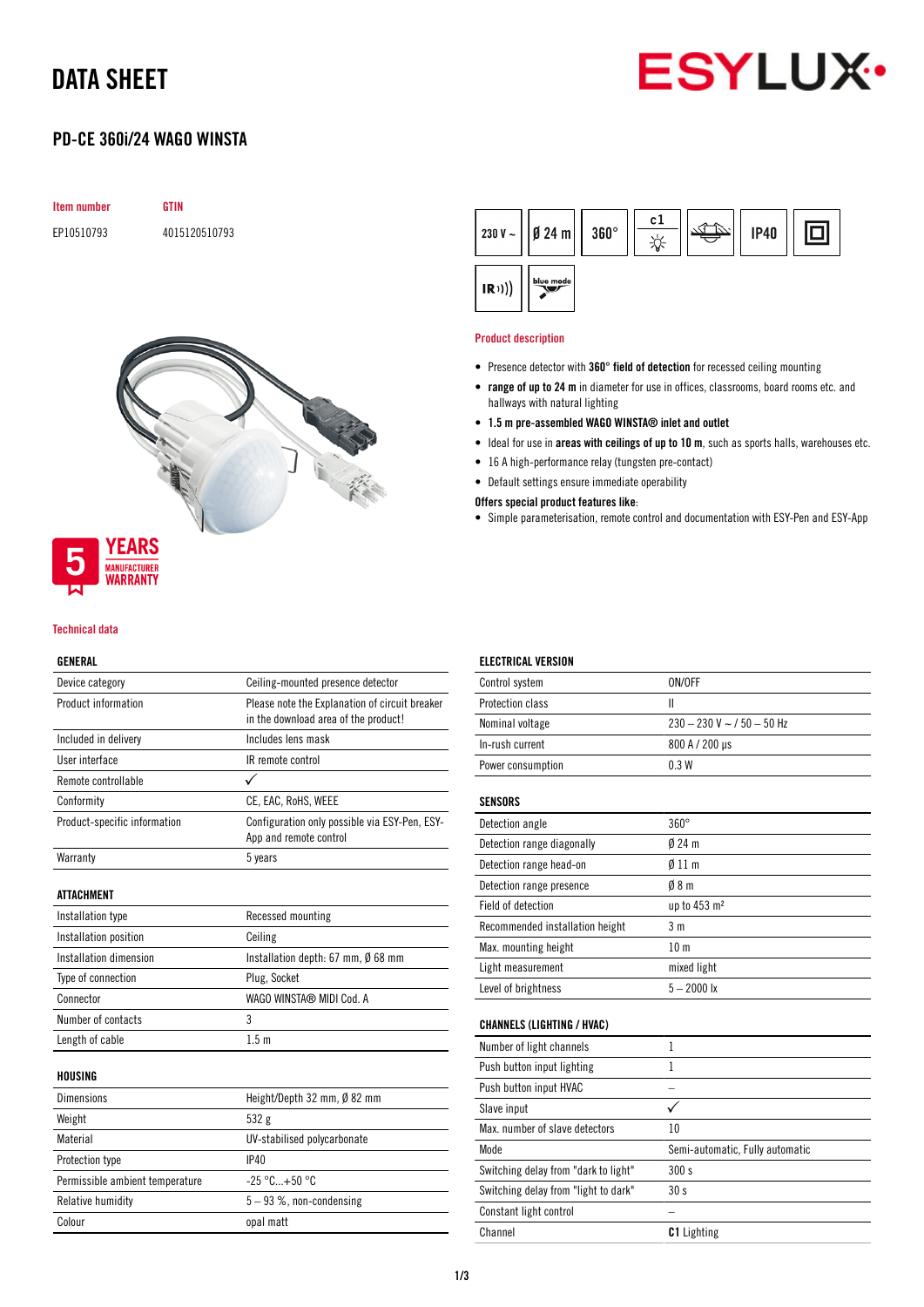# DATA SHEET

Item number GTIN

### PD-CE 360i/24 WAGO WINSTA



| EP10510793                        | 4015120510793 |                                                                          |                                                                                                                                                                        |                                                                                                      |                             |               |
|-----------------------------------|---------------|--------------------------------------------------------------------------|------------------------------------------------------------------------------------------------------------------------------------------------------------------------|------------------------------------------------------------------------------------------------------|-----------------------------|---------------|
| Function                          |               | Switching                                                                |                                                                                                                                                                        | Switch contact                                                                                       | make contact / non-floating |               |
| Switching capacity                |               | 230 V/50 Hz, 16 AX                                                       |                                                                                                                                                                        | Push button input                                                                                    | $\checkmark$                |               |
|                                   |               | 2300 W/10 A (cos phi = 1)<br>1150 VA/5 A (cos phi = $0,5$ )<br>600 W LED |                                                                                                                                                                        | Impulse mode<br>✓<br>Switch-off delay time<br>60 s30 min (adjustable in steps)                       |                             |               |
|                                   |               |                                                                          |                                                                                                                                                                        |                                                                                                      |                             |               |
|                                   |               |                                                                          |                                                                                                                                                                        |                                                                                                      |                             |               |
| <b>Factory settings</b>           |               |                                                                          |                                                                                                                                                                        |                                                                                                      |                             |               |
| <b>GENERAL</b>                    |               |                                                                          |                                                                                                                                                                        | Operating mode                                                                                       | fully automatic             |               |
| Sensitivity                       |               | 100 %                                                                    |                                                                                                                                                                        | Level of brightness/switching threshold                                                              | 400 lx                      |               |
|                                   |               |                                                                          |                                                                                                                                                                        | Switch-off delay time                                                                                | 5 min                       |               |
| <b>CHANNELS (LIGHTING / HVAC)</b> |               |                                                                          |                                                                                                                                                                        |                                                                                                      |                             |               |
| Channel                           |               | <b>C1</b> Lighting                                                       |                                                                                                                                                                        |                                                                                                      |                             |               |
| <b>Accessories</b>                |               |                                                                          |                                                                                                                                                                        |                                                                                                      |                             |               |
| <b>Product designation</b>        |               | Item number                                                              | <b>Product description</b>                                                                                                                                             |                                                                                                      |                             | <b>GTIN</b>   |
| Ceiling-mounted presence detector |               |                                                                          |                                                                                                                                                                        |                                                                                                      |                             |               |
| PD-CE 360/8 Slave                 |               | EP10510748                                                               | Slave presence detector for extending the field of detection of a Master presence detector with 360°<br>field of detection for ceiling flush mounting                  |                                                                                                      |                             | 4015120510748 |
| PD-CE 360/24 Slave                |               | EP10510755                                                               | Slave presence detector for extending the field of detection of a Master presence detector with 360°<br>4015120510755<br>field of detection for ceiling flush mounting |                                                                                                      |                             |               |
| <b>Electrical accessories</b>     |               |                                                                          |                                                                                                                                                                        |                                                                                                      |                             |               |
| FILTER 230 V                      |               | EP10426988                                                               | Filter for suppression of inductive loads, such as relays, contactors, fluorescent lamps and<br>transformers                                                           |                                                                                                      |                             | 4015120426988 |
| <b>Protection</b>                 |               |                                                                          |                                                                                                                                                                        |                                                                                                      |                             |               |
| BASKET GUARD ROUND SMALL          |               | EM10425615                                                               |                                                                                                                                                                        | Basket guard for presence and motion detectors and smoke detectors, $\emptyset$ 165 mm, height 70 mm |                             | 4015120425615 |
| <b>Remote control</b>             |               |                                                                          |                                                                                                                                                                        |                                                                                                      |                             |               |
| ESY-Pen                           |               | EP10425356                                                               | ESY-Pen and ESY-App, two tools for every task: (1) Parameterisation, (2) remote control, (3) light<br>measurement, (4) project management                              |                                                                                                      |                             | 4015120425356 |
| REMOTE CONTROL MDI/PDI            |               | EM10425509                                                               | IR remote control for presence detectors and motion detectors                                                                                                          |                                                                                                      |                             | 4015120425509 |

REMOTE CONTROL USER **EM10016011** IR remote control for end users 4015120016011 4015120016011